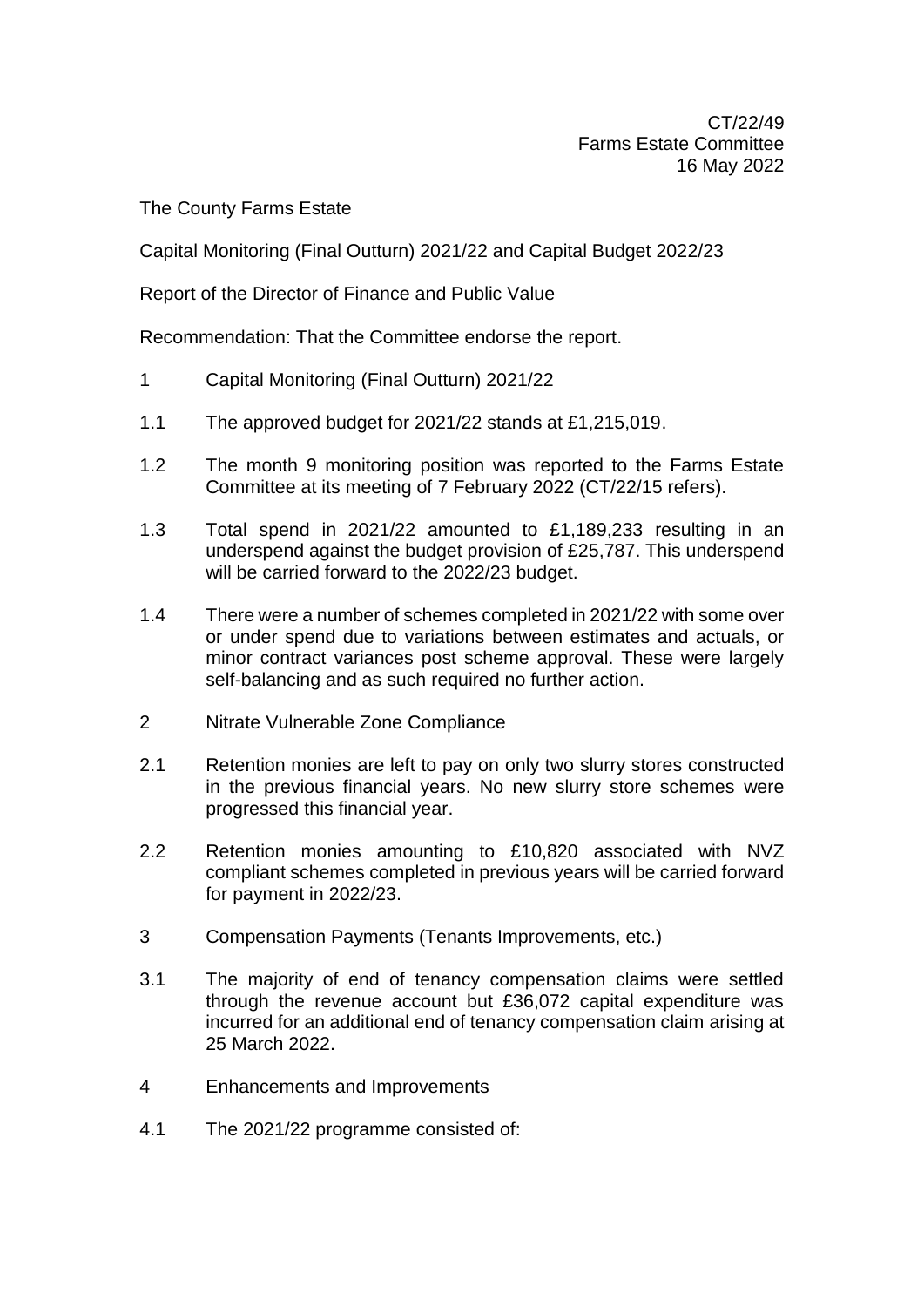- (a) 13 projects that were started in previous years and have either been completed in year or remain in defects at year end.
- (b) 5 new projects were on site at year end with completion expected early in the new financial year.
- (c) 3 minor improvements, including 2 further sewage treatment plants, were substantially complete by year end.
- (d) 8 further farmhouses renovated in previous years have had additional minor improvements made to them in year.
- (e) 4 farmhouse refurbishment schemes have been deferred until next financial year as it has not been possible to gain access this year.
- 4.2 Actual spend at year end on enhancements and improvements was £1,155,606.
- 5 Land Acquisitions
- 5.1 16.71 acres of land was purchased in year with funding for this investment coming from an alternative budget.
- **6.** Capital Budget 2022/23
- 6.1 The Capital budget presented to Corporate Infrastructure and Regulatory Services Scrutiny Committee on 24 January 2022 and approved at County Council on 17 February 2022 included schemes totalling £1,000,000.
- 6.2 There was an 'underspend' of £25,787 in 2021/22 thus the balance of capital available to spend in 2022/23 amounts to £1,025,787.
- 7. Options/Alternatives
- 7.1 Alternative options have been considered and discounted as they are believed to either be contrary to current Estate policy and/or not in the best financial interests of the Estate.
- 8. Consultations/Representations/Technical Data
- 8.1 The views and opinions of the Devon Federation of Young Farmers Clubs and the Estate Tenants Association will be presented by the two co-opted members to the committee.
- 8.2 No other parties have been consulted and no other representations have been received
- 8.3 The technical data is believed to be true and accurate.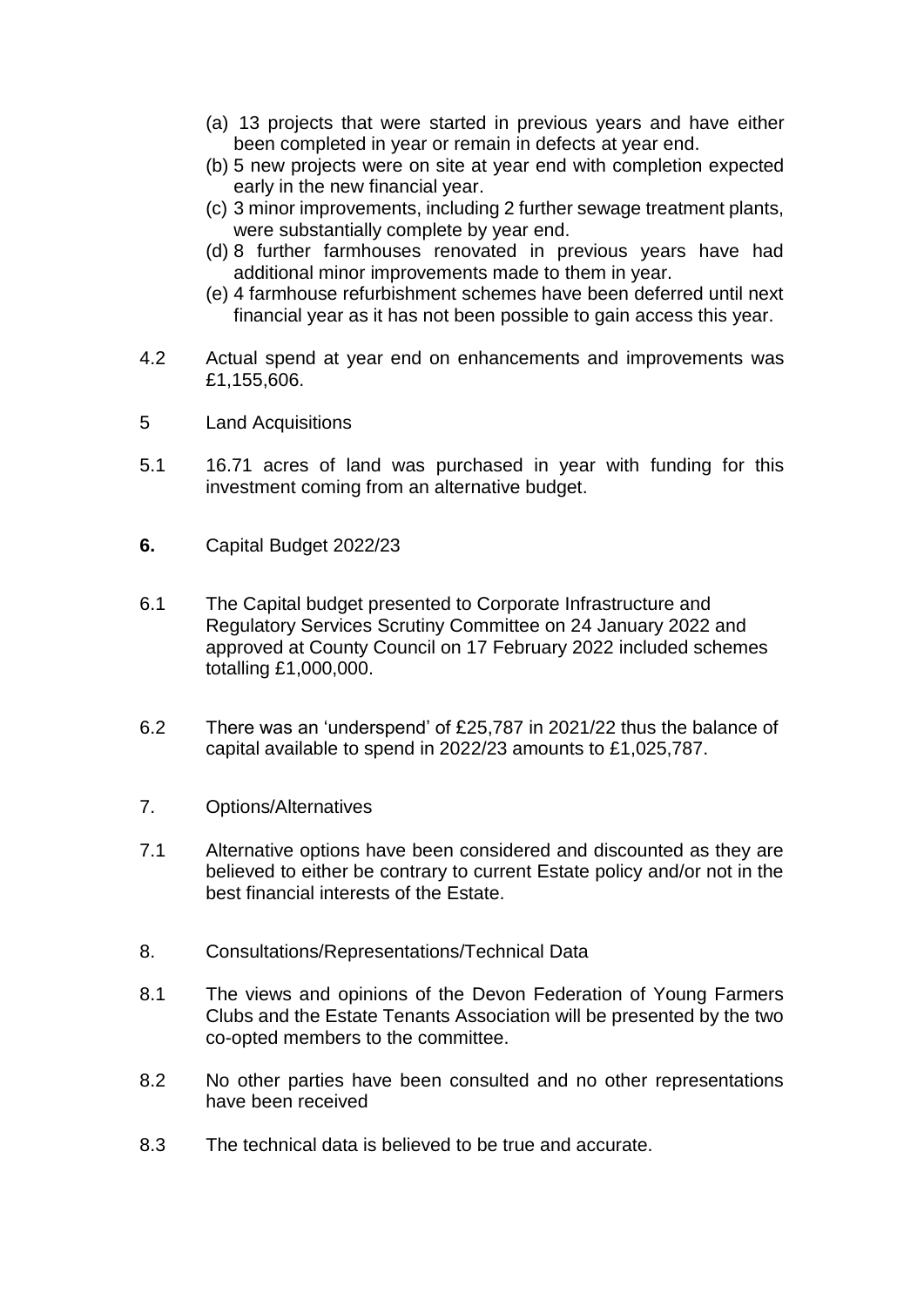- 9. Financial Considerations
- 9.1 The Author is not aware of any financial issues arising from this report.
- 10. Legal Considerations
- 10.1 The Author is not aware of any legal issues arising from this report.
- 11. Environmental Impact Considerations (Including Climate Change)
- 11.1 The Author is not aware of any environmental impact (including climate change) issues arising from this report.
- 12. Equality Considerations
- 12.1 The Author is not aware of any equality issues arising from this report.
- 13. Risk Management Considerations
- 13.1 The Author is not aware of any obvious risks to manage.
- 14. Public Health Impact
- 14.1 The Author is not aware of any public health impact.
- 15. Summary/Conclusions/Reasons for Recommendations
- 15.1 The Author has prepared this report in accordance with the findings of the County Farms Estate Strategic Review (April 2010).

Name Angie Sinclair – Director of Finance and Public Value

Electoral Divisions: All

Local Government Act 1972: List of Background Papers

Contact for Enquiries: